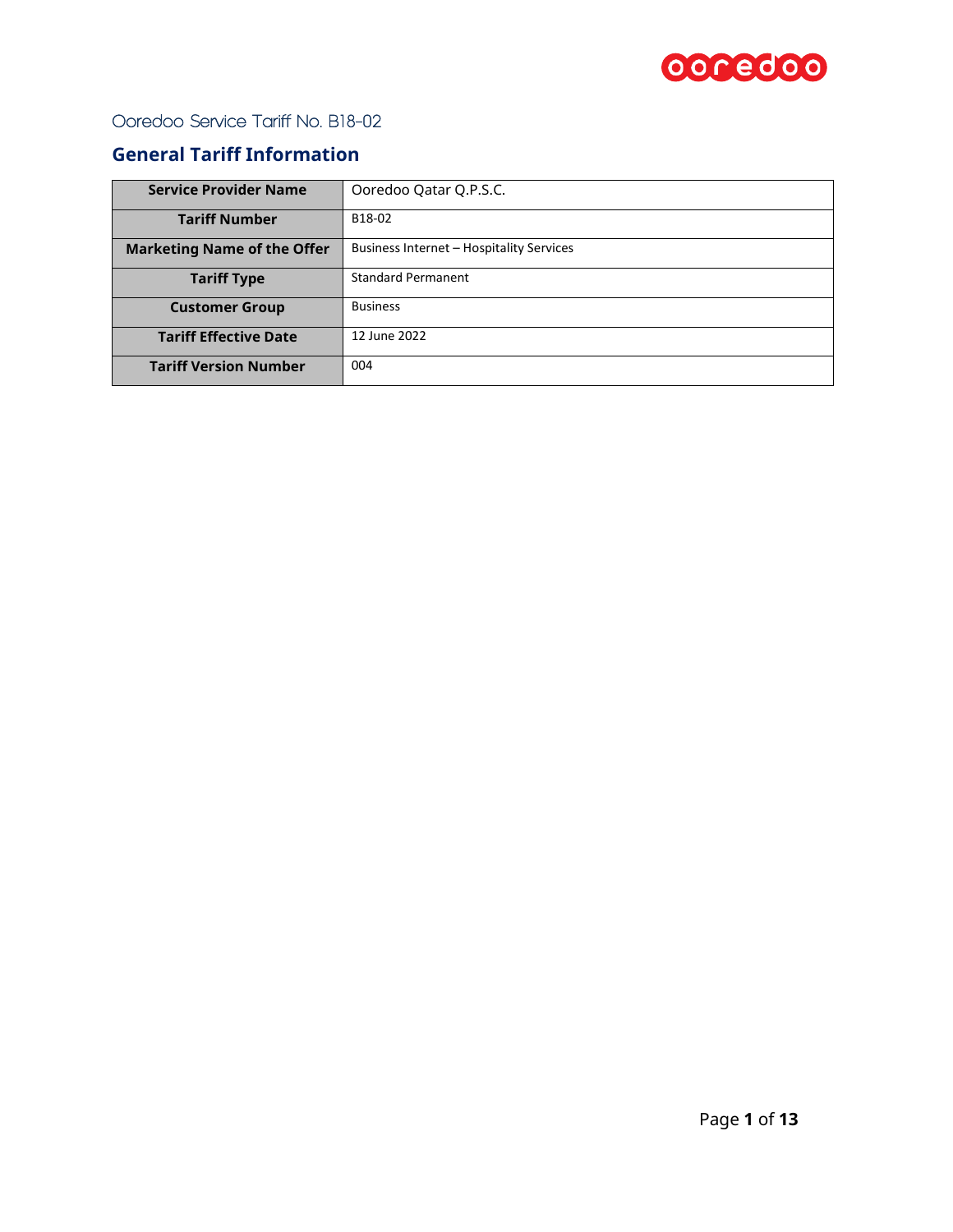

## **Contents**

| $\mathbf{1}$   |     |  |
|----------------|-----|--|
| $\overline{2}$ |     |  |
| 3              |     |  |
| 4              |     |  |
|                | 4.1 |  |
|                | 4.2 |  |
|                | 4.3 |  |
|                | 4.4 |  |
|                | 4.5 |  |
|                | 4.6 |  |
|                | 4.7 |  |
|                | 4.8 |  |
|                | 4.9 |  |
| 5              |     |  |
| 6              |     |  |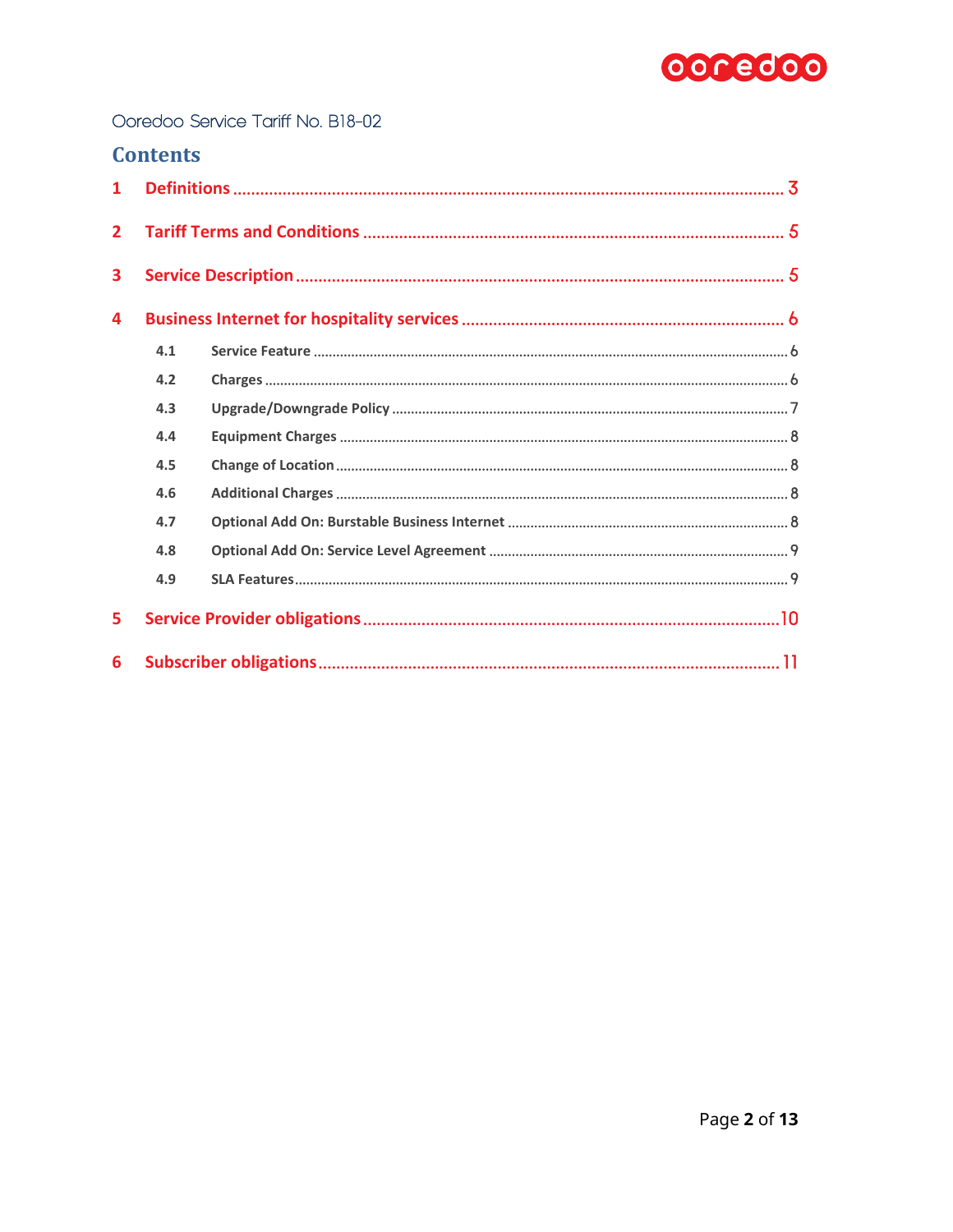

### <span id="page-2-0"></span>1 Definitions

- 1. Demarcation point the point of interface between the Subscriber-managed equipment and the Ooredoo-managed equipment. The Demarcation point is also referred to as the "Service Access Point" (SAP).
- 2. IP Internet Protocol, a network-layer (OSI Layer 3) protocol.
- 3. Internet-VPN MPLS based Internet Access.
- 4. MPLS Multi Protocol Label Switching.
- 5. Ooredoo Ooredoo Qatar Q.P.S.C.
- 6. Services –IP VPN network services provided by Ooredoo to the Subscriber.
- 7. Subscriber the person or entity that enters into an agreement with Ooredoo to receive and pay for the Service.
- 8. User the natural person who actually uses the service.
- 9. HTTP Response Time-is the time in second to get a HTTP (Hypertext Transfer Protocol) response from a local server hosted with Ooredoo ISP by sending the request through SLA enabled Business Internet from Customer premises.
- 10. DNS Response Time -is the time taken in second to resolve a DNS (Domain Name System) request to a local server hosted with Ooredoo ISP by sending the request through SLA enabled Business Internet from Customer premises.
- 11. Mean Time to Restore (MTTR) Service Commitment is the average time to restore the service after reporting an incident; this time includes the time to diagnose and locate the fault. The MTTR is measured from time when a Fault Ticket has been logged by Ooredoo Customer Services and to the Fault Ticket has been resolved, which is the time when the Service has been restored and is operational.
- 12. Response Time Commitment is defined as the time taken for the Ooredoo support team to acknowledge the Incident trouble ticket within the response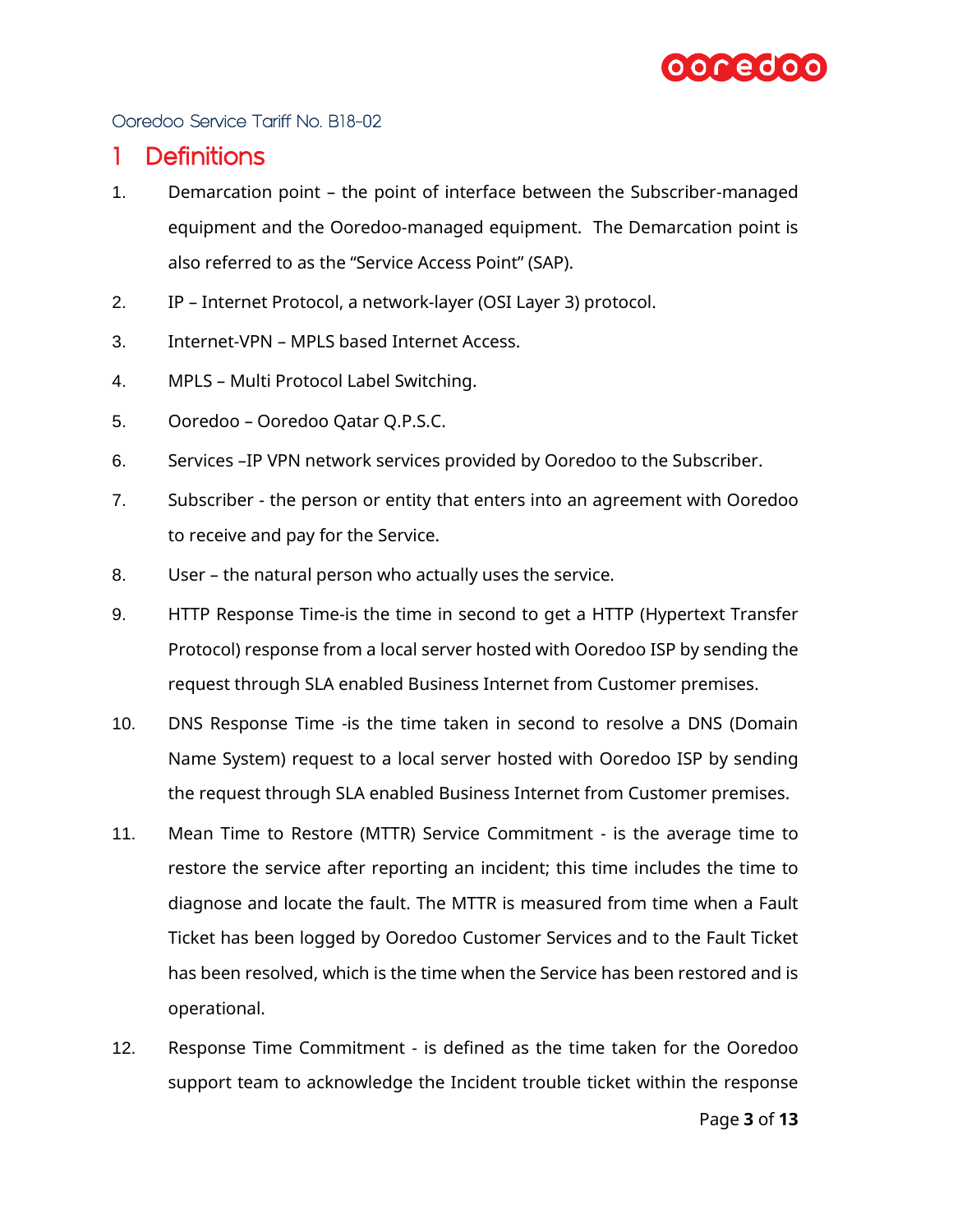

timescales defined in the SLA matrix. This acknowledgement will confirm receipt of the ticket, its Severity and indicate that diagnosis has commenced.

- 13. End to End Client Network Availability-Service Unavailability shall mean a failure resulting in Customer being unable to connect to the Ooredoo Network from Customer's location. Service Unavailability shall not include failure as a result of Ooredoo Network planned/scheduled maintenance, other planned outages, packet loss, problems with Customer's applications, equipment or facilities, acts or omissions of Customer, any use or user of the service authorized by Customer, or Force Majeure.
- 14. Service Restoration Commitment-Service Restoration (SR) Commitment is the commitment from Ooredoo for the restoration of the service in the event of a fault. It is defined in terms of Response Time and Mean Time to Restore Service (MTTR). Service Restoration can include the provision of a Workaround.
- 15. Severity Priority 1 (P1) Major Service affecting -Is an Incident when a Customer Site experiences a total loss of Service. If no correction is immediately available but a Workaround is created, the P1 Incident will be closed and a P2 Incident will be opened. The object is to neutralize a P1 Incident as soon as possible.
- 16. Severity Priority 2 (P2) Partial Service Affecting Is an Incident that results in a partial service degradation of performance or a loss of resilience or redundancy of the Site but which does not result in a total loss of Service.
- 17. Mean Time Between Failures (MTBF) is a measure of reliability of BUSINESS INTERNET service. It's measured as an average time between consecutive failures.
- 18. Workaround Means a temporary repair, neutralization of a fault, modification, alteration, enhancement or replacement to the Service made by Ooredoo pursuant to an Incident which enables the Customer to use the Service in accordance with the specification prior to full correction.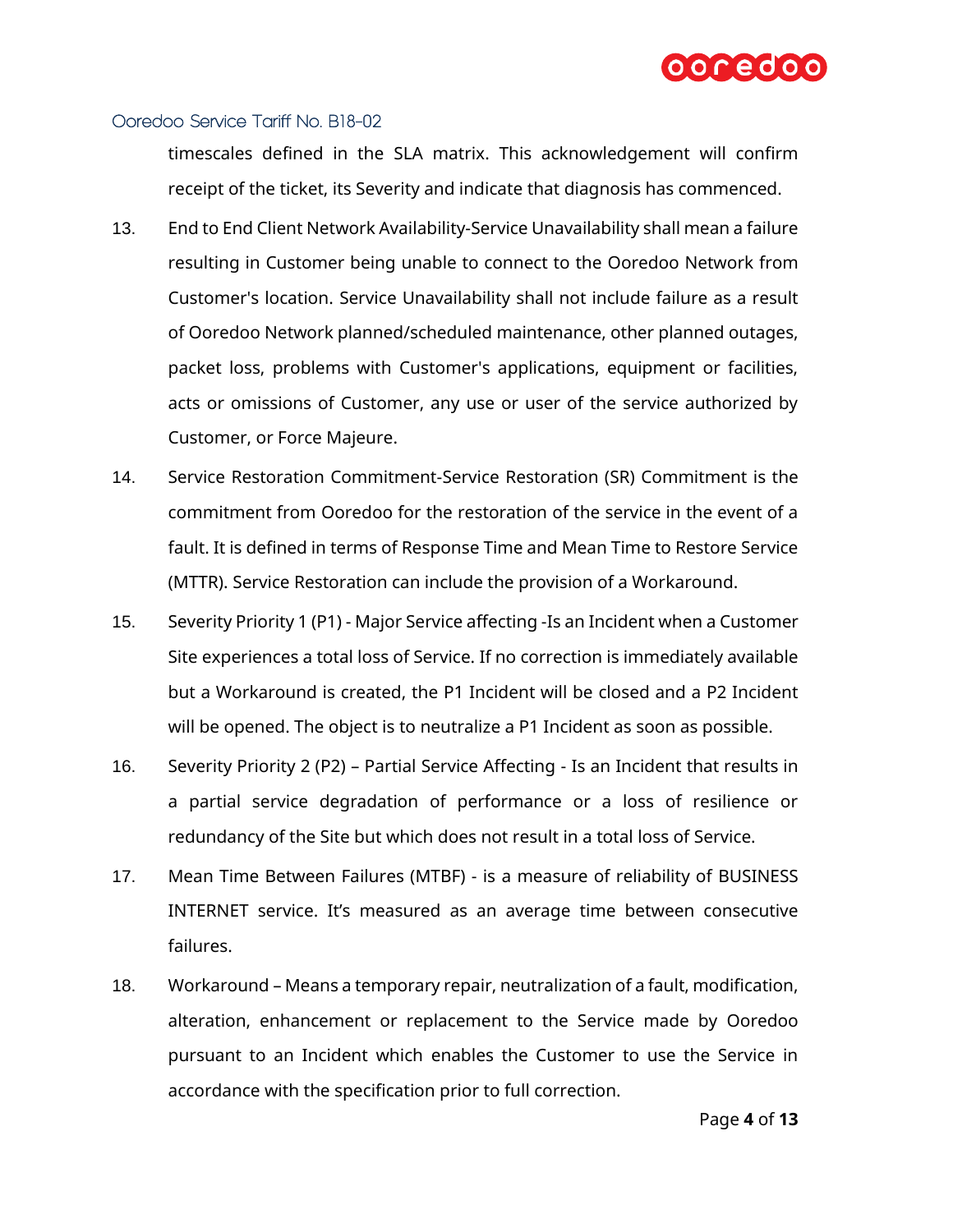

19. City Limit – Means area that falls under Doha and Rayan municipal city limits.

# <span id="page-4-0"></span>2 Tariff Terms and Conditions

- 20. This Tariff is for a permanent standard service.
- 21. This Tariff contains rates and charges applicable to the provision of the Business Internet Service.
- 22. This tariff will be effective as of the date established in this tariff and will automatically cease being effective if Ooredoo publishes a new tariff for this service or publishes notification on its webpage that this tariff is no longer effective subject to CRA approval, if required.
- 23. From time to time Ooredoo may publish promotions and readjustments on its webpage or by other means. Such promotions and readjustments will suspend or modify this tariff as specified by Ooredoo as of the date Ooredoo publishes such promotions or readjustments subject to CRA approval, if required.
- 24. These Service terms and conditions are in addition to the terms and conditions specified in Ooredoo's General Terms and Conditions for the Master Services Agreement for Business Telecommunications Services where referenced.

# <span id="page-4-1"></span>3 Service Description

- 25. Business Internet is a dedicated and symmetric Internet connection where the last mile is provisioned over a secure IP connection. Available in bandwidths from 2Mbps up to 10Gbps, Business Internet includes an Advanced Cisco Business Router for business-class service-delivery, as well as a subnet of 8 static (public) IP addresses which can be used for business applications such as for server hosting, VPN tunneling, video-conferencing and application sharing.
- 26. Depending upon customer's requirement and product availed, Ooredoo provide Optical and Electrical interfaces as detailed below: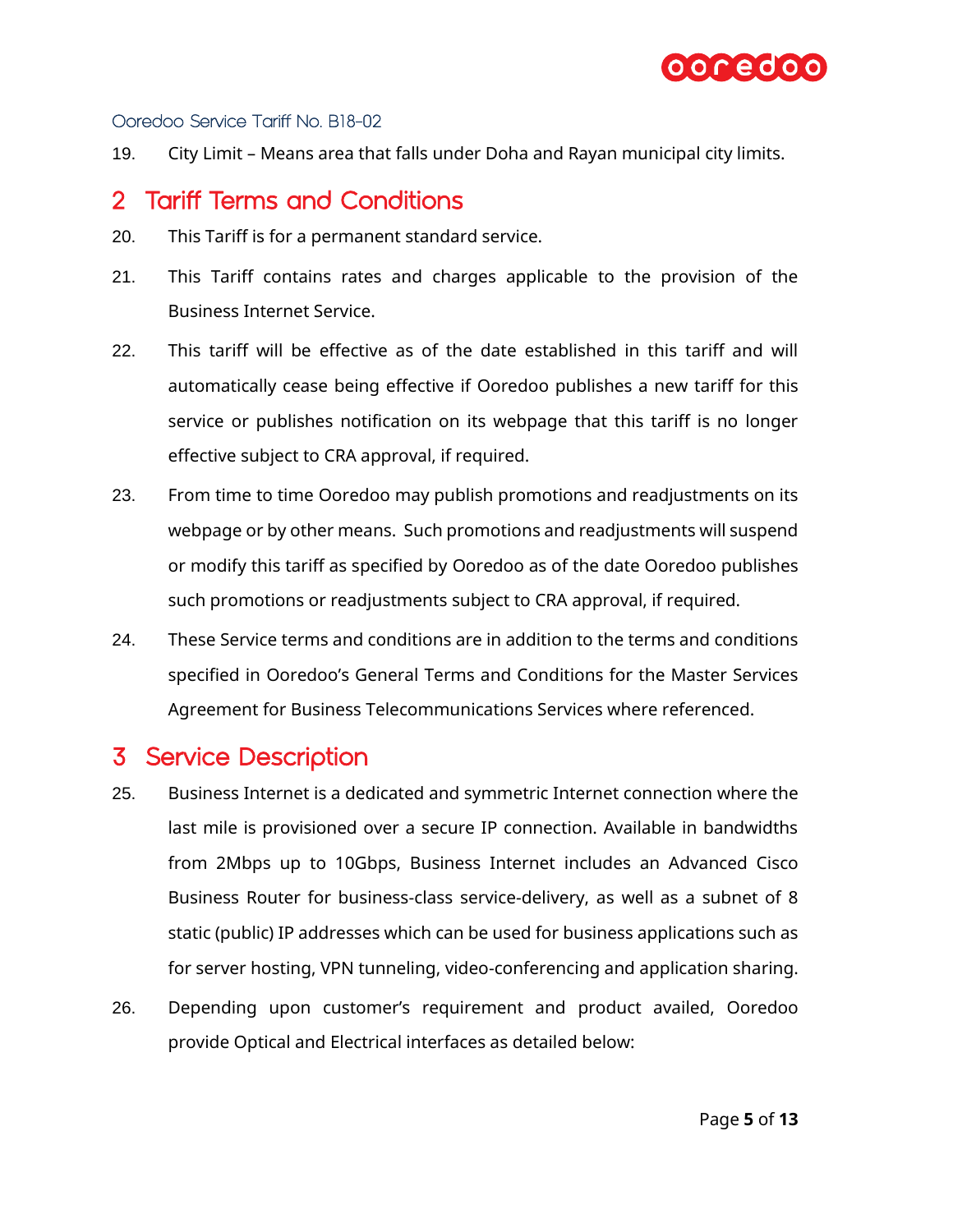

- 26.1 Optical Interfaces: Ooredoo support 100FX, 1000SX,1000LX and 10GE interfaces. Selections of fiber type include single-mode and multi-mode. SC or LC connectors are supported.
- 26.2 Electrical Interfaces: Ooredoo support 1000BT interfaces. Handoff are via an RJ-45 jack. Customer cable type should be minimum 5or Cat 5e or Cat 6.

# <span id="page-5-0"></span>4 Business Internet for hospitality services

- <span id="page-5-1"></span>4.1 Service Feature
- 27. Business Internet is a dedicated and symmetric Internet connection where the last mile is provisioned over a secure IP connection. Available in bandwidths from 2 Mbps up to 10Gbps, Business Internet includes an Advanced Cisco Business Router for business-class service-delivery, as well as a subnet of 8 static (public) IP addresses which can be used for business applications such as for server hosting, VPN tunneling, video-conferencing and application sharing.
- 28. The application areas of the business internet would be broadly hospitals, temporary hospital camps, medical facilities, military facilities such as accommodation & guest Wi-Fi services, airport terminals & duty-free zones and hotels & malls.
- 29. The business should present a copy of the Company Registration (CR) as a requirement to be eligible for this tariff.

#### <span id="page-5-2"></span>4.2 Charges

30. Business Internet standard service charges for hospitality services are set out below:

| <b>Speed</b> | <b>Installation Fee</b> | <b>Monthly Recurring Charged (MRC)</b> |
|--------------|-------------------------|----------------------------------------|
|              | QAR                     | QAR                                    |
| 2 Mbps       | 3,000                   | 6,825                                  |
| 5 Mbps       | 9,500                   | 9,275                                  |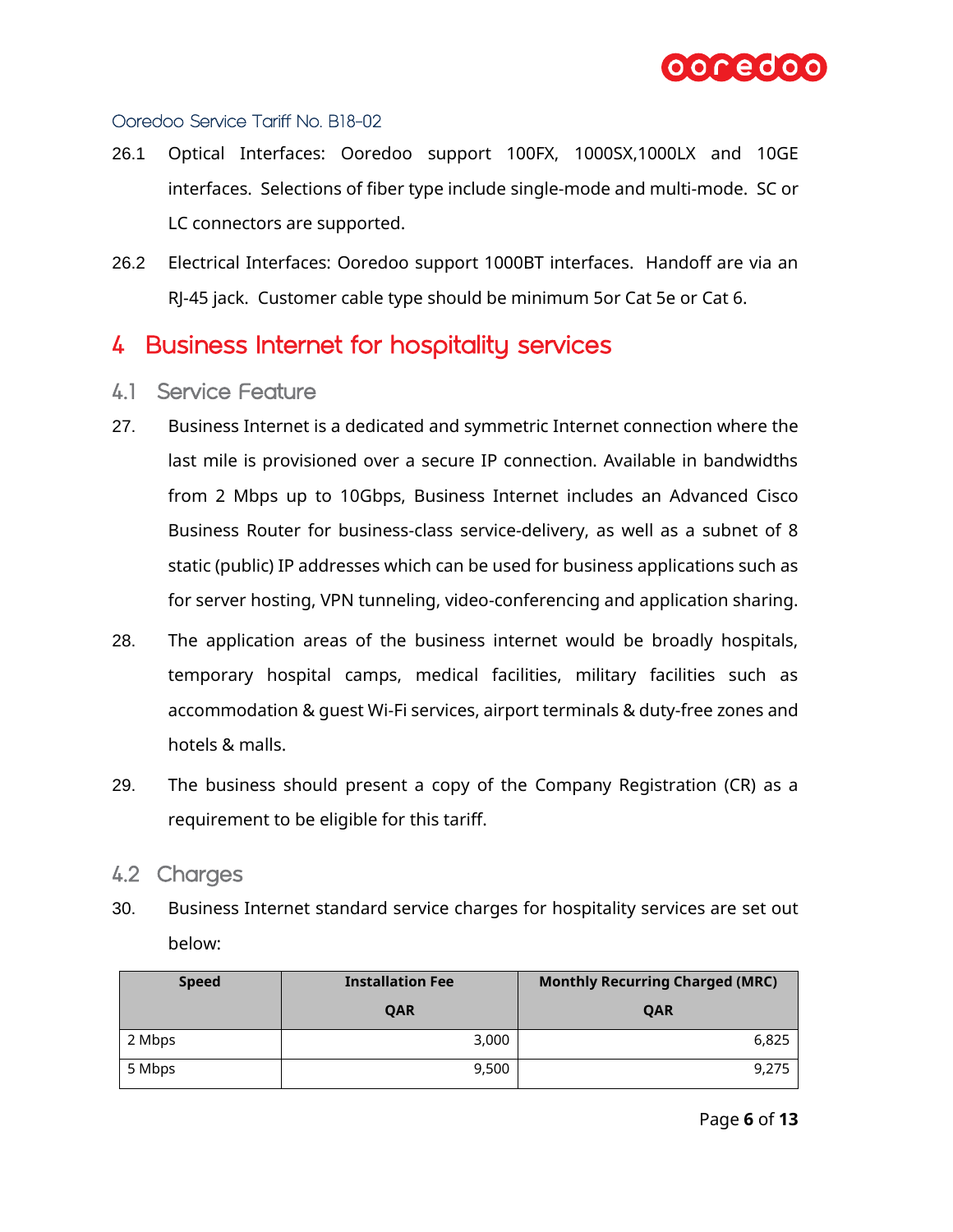

| <b>Speed</b> | <b>Installation Fee</b> | <b>Monthly Recurring Charged (MRC)</b> |  |
|--------------|-------------------------|----------------------------------------|--|
|              | QAR                     | QAR                                    |  |
| 10 Mbps      | 9,500                   | 9,800                                  |  |
| 15 Mbps      | 9,500                   | 12,530                                 |  |
| 25 Mbps      | 9,500                   | 17,465                                 |  |
| 40 Mbps      | 9,500                   | 22,330                                 |  |
| 50 Mbps      | 9,500                   | 24,500                                 |  |
| 60 Mbps      | 9,500                   | 27,650                                 |  |
| 100 Mbps     | 9,500                   | 31,850                                 |  |
| 125 Mbps     | 9,500                   | 39,550                                 |  |
| 175 Mbps     | 9,500                   | 48,825                                 |  |
| 250 Mbps     | 9,500                   | 58,625                                 |  |
| 350 Mbps     | 9,500                   | 64,750                                 |  |
| 500 Mbps     | 9,500                   | 70,000                                 |  |
| 1 Gbps       | 9,500                   | 92,050                                 |  |
| 2 Gbps       | 9,500                   | 114,800                                |  |
| 3 Gbps       | 9,500                   | 143,500                                |  |
| 4 Gbps       | 9,500                   | 179,200                                |  |
| 5 Gbps       | 9,500                   | 210,000                                |  |
| 10 Gbps      | 9,500                   | 315,000                                |  |

#### *Table 1 Charges*

- 31. All the optional add-ons as defined under [4.7](#page-7-3) and [4.8](#page-8-0) will be available for the above tariffs as well.
- 32. Ooredoo may offer up to 20% discount on the products or services from time to time on the permanent or promotional basis as per the Article 3.9 of the Retail Tariff Instructions (RTI).
- <span id="page-6-0"></span>4.3 Upgrade/Downgrade Policy
- 33. A Subscriber upgrading or downgrading between packages will do so without paying any extra charge. A Logical upgrade that doesn't require any physical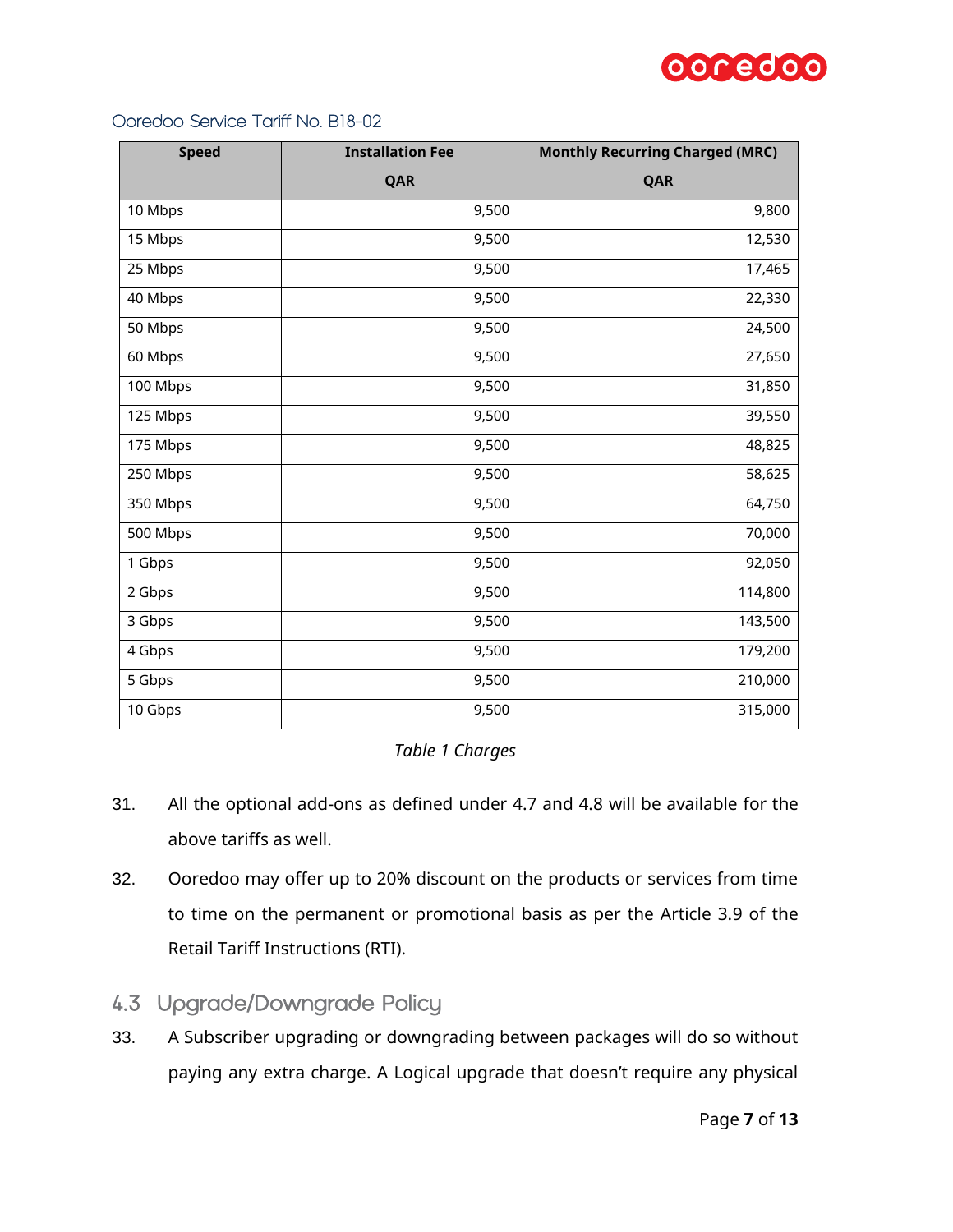

installation will not incur a new term or minimum service period. However, a new term would commence for changes where a new physical installation is required.

- <span id="page-7-0"></span>4.4 Equipment Charges
- 34. Ooredoo will provide any customer premises equipment necessary for the provision of service free of charge.
- <span id="page-7-1"></span>4.5 Change of Location
- 35. Subject to feasibility, a Subscriber may change the location where the Service is provided and applicable installation fee as per paragraph [4.2.](#page-5-2)
- <span id="page-7-2"></span>4.6 Additional Charges
- 36. Following a feasibility study of the Subscriber site, a Subscriber will be notified of any applicable additional installation fees due to the particular features of the Subscriber's site(s), such as civil works required due to distance between Subscriber site.
- <span id="page-7-3"></span>4.7 Optional Add On: Burstable Business Internet
- 37. Description

Ooredoo offers a usage based Burstable Business Internet for customers having bursty traffic patterns. This option allows customer committing to a fixed capacity and have option to burst up to the port speed, or to an agreed pre-set rate limit. Customer opting for the Burstable Business Internet are provided with an Ethernet port capable of supporting burst. Subscribers to any Business Internet service products above 2Mbps can subscribe to a burstable Business Internet plan.

38. Charging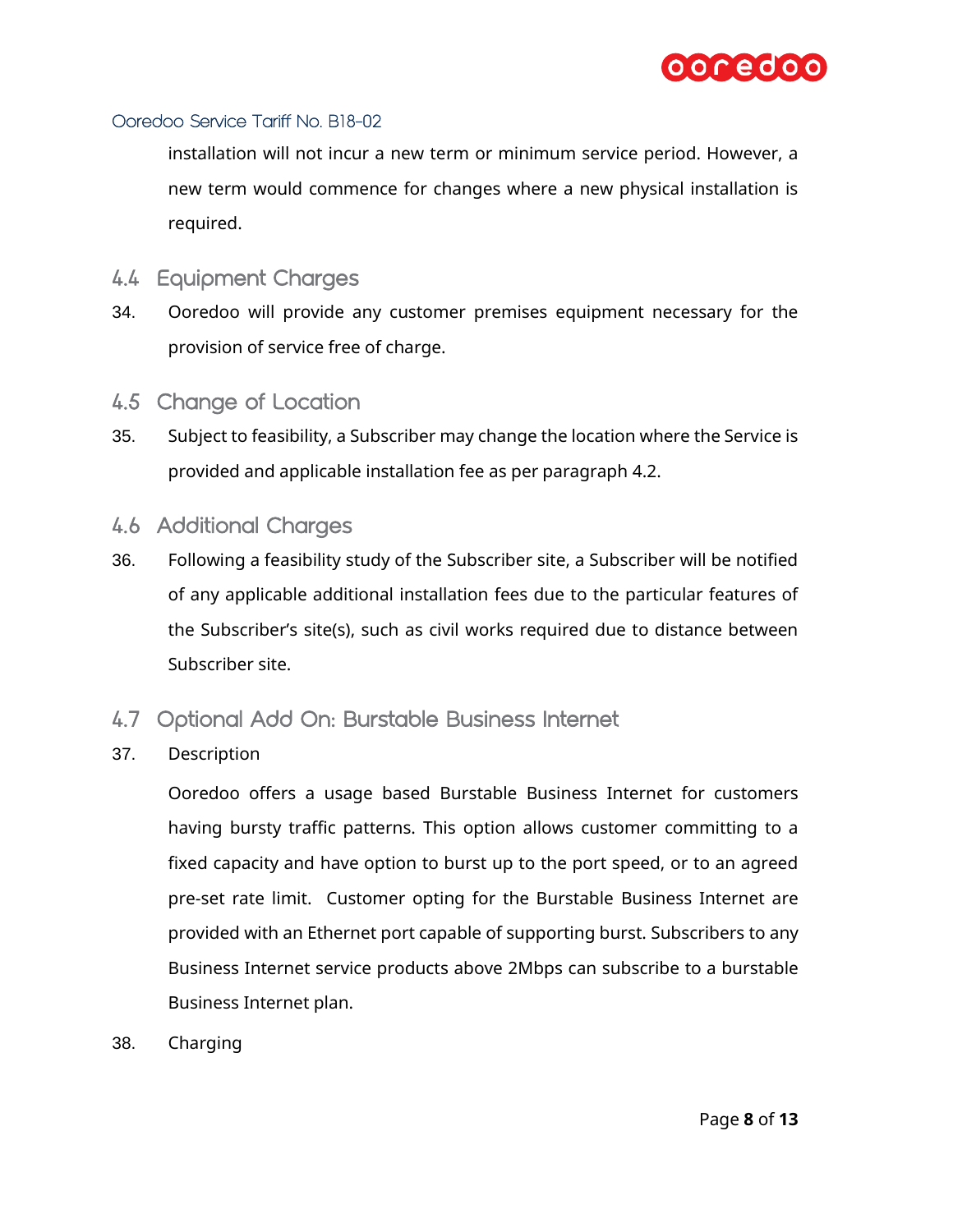

Burstable Business Internet has two charging elements; fixed port bandwidth and burst. The fixed port is charged for the committed capacity as per [4.2.](#page-5-2) The 'burst' is charged based upon  $95<sup>th</sup>$  percentile billing where incremental usage above the subscribed bandwidth is billed at the unit rate equivalent to the subscribed bandwidth.

- <span id="page-8-0"></span>4.8 Optional Add On: Service Level Agreement
- 39. Description

A Subscriber may enter into a Service Level Agreement which defines service and support levels provided by Ooredoo to the Subscriber for Business Internet A Subscriber may enter into one of the following SLA's;

40. First Class SLA

First Class SLA is offered with more stringent objectives and comprehensive parameters. First Class SLA is a premium service wherein Ooredoo guarantee the high availability by ensuring the redundancy and diversity as package solution.

41. Business Class SLA

Business class SLA option where in the objectives are defined for selective key parameters like availability of the Business Internet

- <span id="page-8-1"></span>4.9 SLA Features and Charges
- 42. Ooredoo Service Level Agreement provide commitment on various performance, availability, reliability and incident management parameters which differ on the type of SLA Package as per the table below.

| <b>Service</b><br><b>Domain</b> | <b>SLA Parameter</b>                   | <b>Applicability</b><br><b>Business Class</b> | <b>Applicability</b><br><b>First Class</b> |
|---------------------------------|----------------------------------------|-----------------------------------------------|--------------------------------------------|
| Availability                    | End to End Client Network Availability | 99.0%                                         | 99.5%                                      |
| <b>Incident Management</b>      | Average Response Time - All Faults     | hour –                                        | 30 minutes                                 |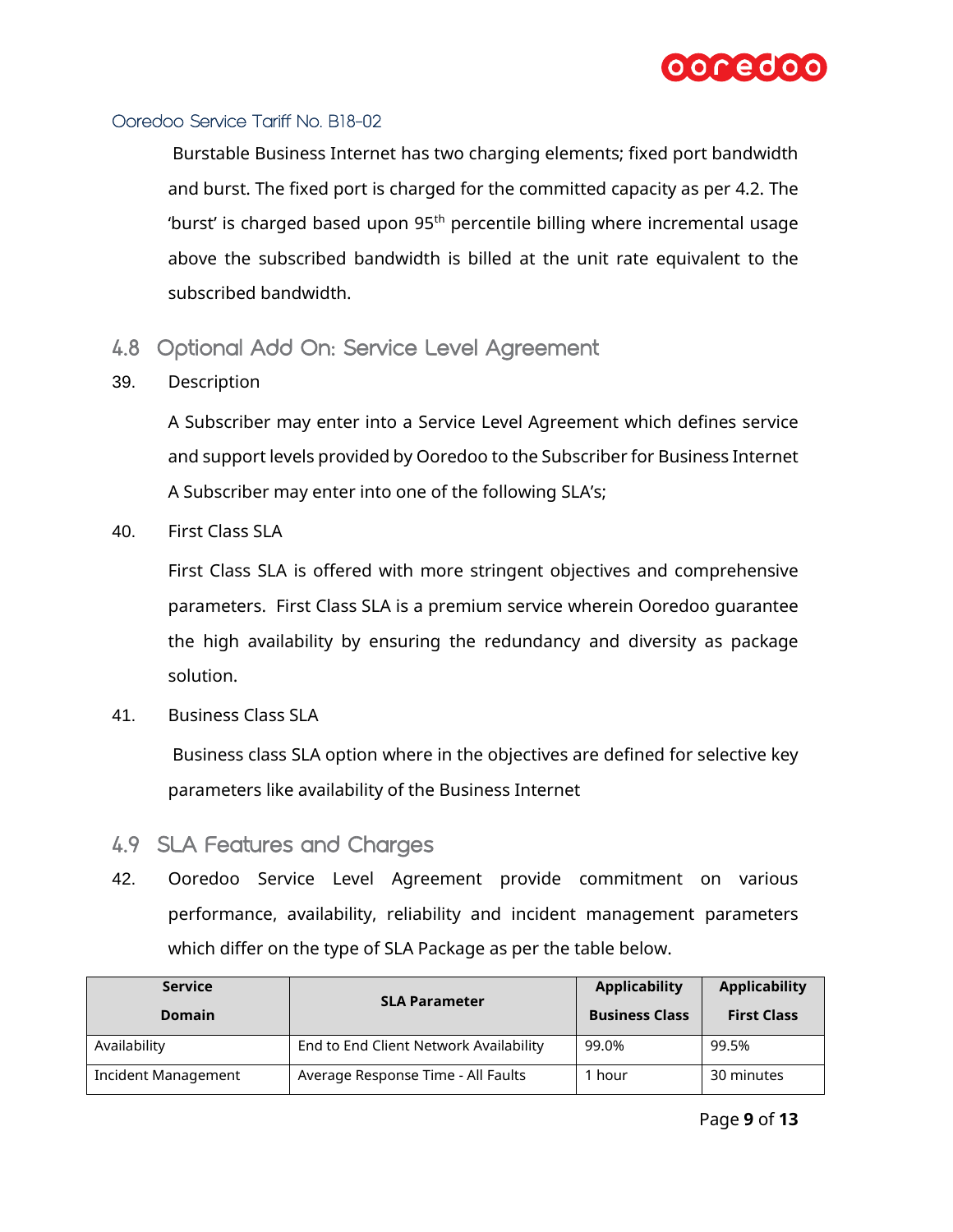

| <b>Service</b>                                                                                                                                                                                             | <b>SLA Parameter</b>                                | <b>Applicability</b>      | <b>Applicability</b> |
|------------------------------------------------------------------------------------------------------------------------------------------------------------------------------------------------------------|-----------------------------------------------------|---------------------------|----------------------|
| <b>Domain</b>                                                                                                                                                                                              |                                                     | <b>Business Class</b>     | <b>First Class</b>   |
| Incident Management                                                                                                                                                                                        | Average MTTR - P1 Incidents (within city<br>limit)  | 8 hours                   | 4 hours              |
| Incident Management                                                                                                                                                                                        | Average MTTR - P1 Incidents (outside<br>city limit) | 12 hours                  | 8 hours              |
| <b>Incident Management</b>                                                                                                                                                                                 | Average MTTR - P2 Incidents                         | 12 hours                  | 8 hours              |
| Reliability                                                                                                                                                                                                | Average MTBF                                        | $\boldsymbol{\mathsf{x}}$ | 15 days              |
| Performance*                                                                                                                                                                                               | HTTP Response Time*                                 | ×                         | $50 \text{ ms}$      |
| Performance*                                                                                                                                                                                               | DNS Response Time *                                 | X                         | 0.5%                 |
| * Performance parameter commitment may not be applicable when the diversity is on wireless media such as 3G etc. The customer will be<br>clearly informed if the diversity is supplied via wireless media. |                                                     |                           |                      |

#### *Table 2 SLA Features*

#### 43. Charges for SLA

Customers are charged an additional monthly fee.

| <b>Product</b>                   | <b>Business Class SLA</b>         | <b>First Class SLA</b>        |
|----------------------------------|-----------------------------------|-------------------------------|
| Business Internet (Internet VPN) | This would be included within the | 40% of the applicable monthly |
|                                  | commercials for the Business      | fee (as per paragraph 4.2)    |
|                                  | Internet offering                 |                               |

*Table 3 Charges for SLA*

# <span id="page-9-0"></span>5 Service Provider obligations

- 44. Commencement of Service: The service shall commence from the date of activation of service.
- 45. Responsibility for service: Ooredoo is responsible for service only up to the Customer Premises Equipment and shall not be responsible for any quality of service, continuity of service or other matters impacted by subscriber cabling, equipment or other facilities (not provided by Ooredoo) beyond this point.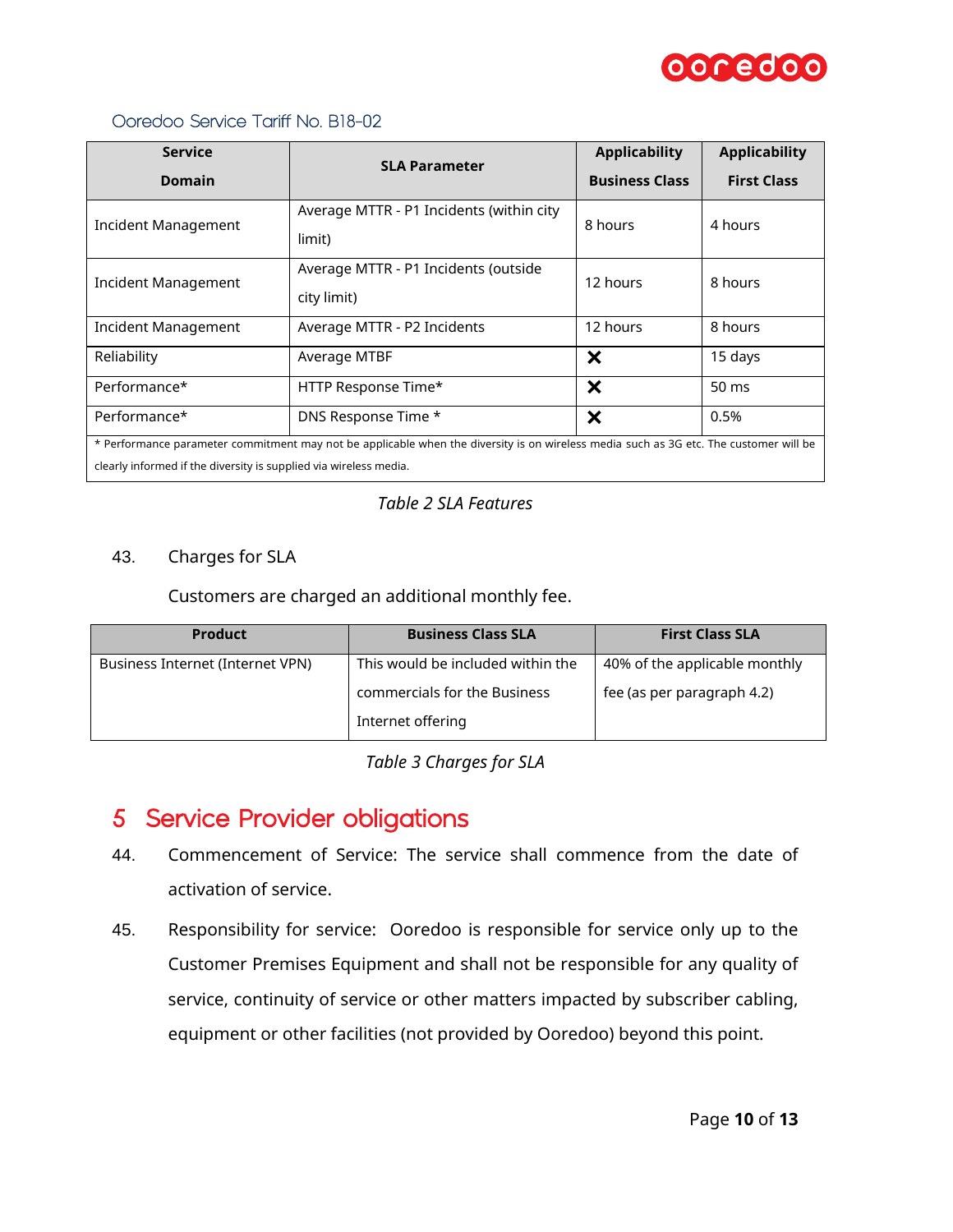

- 46. Service Provisioning Time: If the customer location is feasible from a network perspective, Ooredoo endeavor to provision the services within a lead time of 4-6 week from the date of release of Purchase Order.
- 47. Service availability and limits: Certain factors, such as network changes, traffic volume, transmission limits, service outages, technical limitations, signal strength, customer device, terrain, structures, weather, or other conditions that may arise from time to time, may interfere with actual service quality and availability. Business Internet may not be available in the subscriber's area, their specific location or may not be compatible with their specific landline connection.

## <span id="page-10-0"></span>6 Subscriber obligations

- 48. Installation Requirements: In order for the business internet service to be delivered, customers are required to provide a secure, air-conditioned space within their premises, with a power source within 2 meters of the equipment to be installed by Ooredoo. The Subscriber should ensure that Category 5 Cable (Cat5) or higher is installed at the customer's premises and that a suitable airconditioned location is provided for the 'Business Internet' service.
- 49. Equipment: The Subscriber shall comply with any reasonable request by Ooredoo concerning the configuration of their devices and/or the use of the service.
- 50. Equipment: Importation of suitable, type-approved equipment may be undertaken following approval by Ooredoo.
- 51. Minimum service period: The service will be provided for a minimum service period of three (3) months from the date of activation.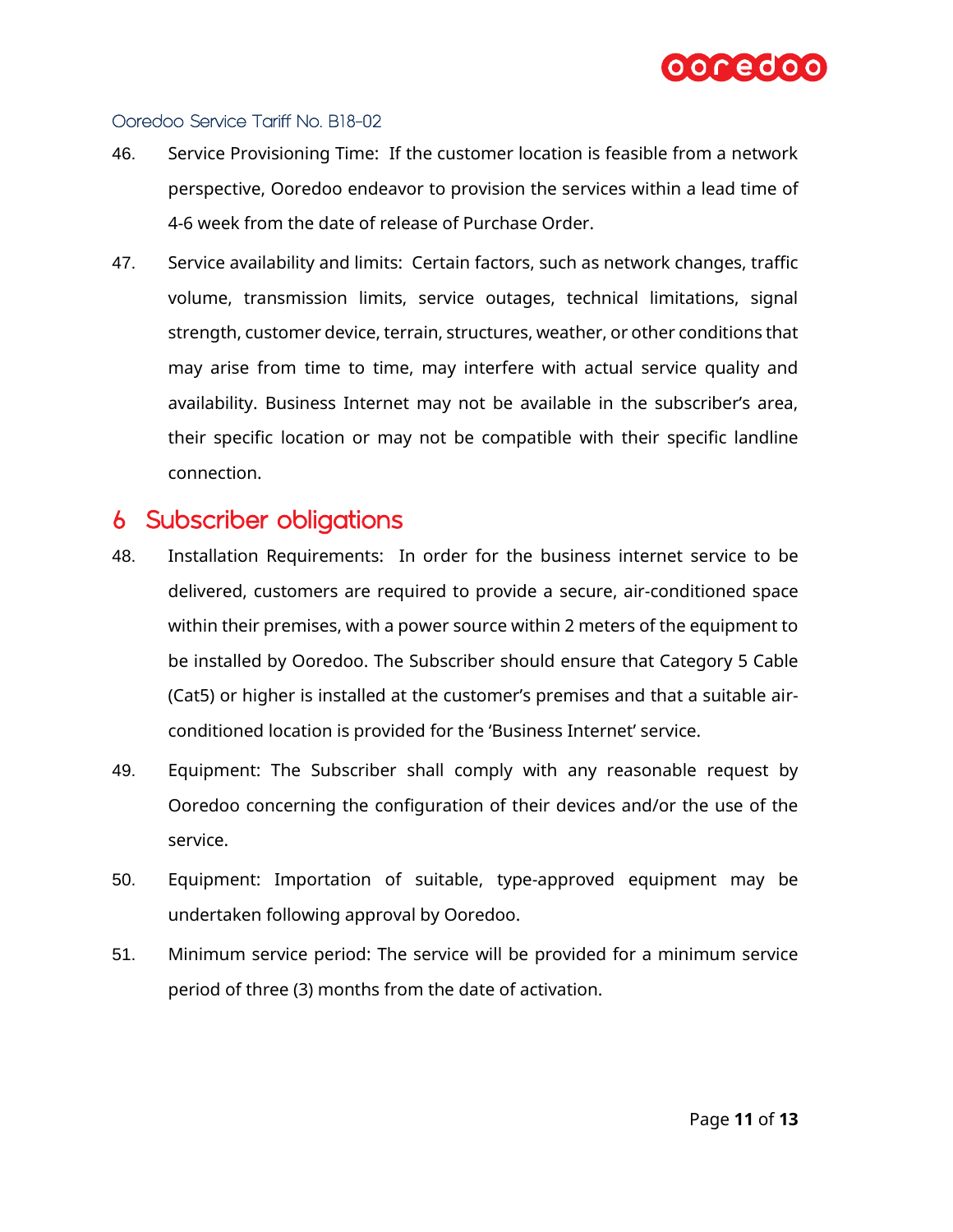

- 52. Cancellation: If a Subscriber terminates the contract before the end of the minimum service period term, the Subscriber will be liable to pay the full charges for remaining duration for the minimum service period.
- 53. Equipment: Importation of suitable, type-approved equipment may be undertaken following approval by Ooredoo.
- 54. Assignment of service: The subscriber undertakes to use the service personally and for their private interest, and shall not transfer the service or assign it to a third party without obtaining Ooredoo's prior written consent.
- 55. Unlicensed Services: The Subscriber may not use the Service to provide any kind of telecommunications services that require a license from CRA. Failure to comply with this provision may result in immediate cessation of service without notice.

**\* \* \* END OF TARIFF \* \* \***